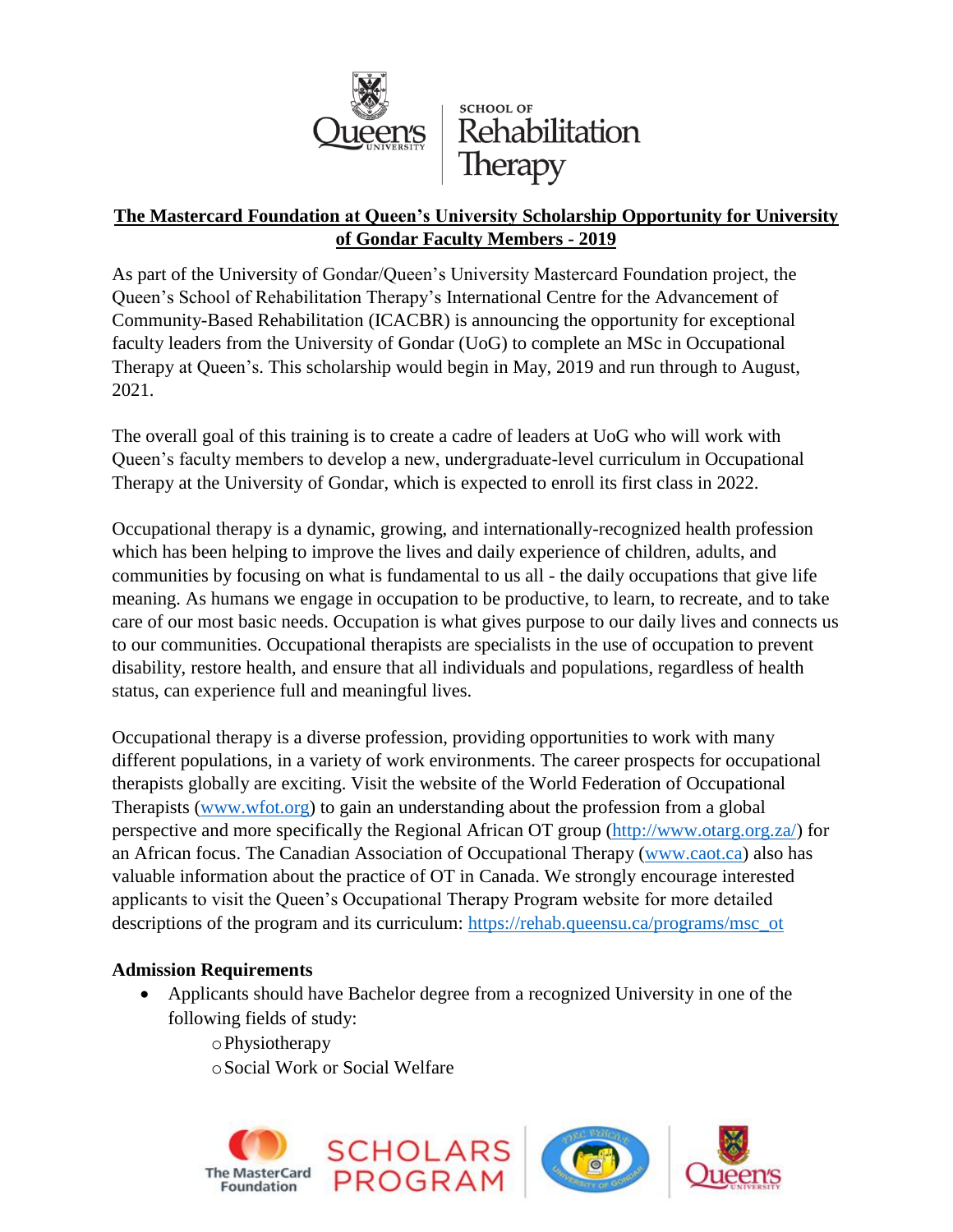

# **SCHOOL OF** Rehabilitation

- oHealth Officer
- oNursing
- oOptometry
- oMidwifery
- o Pharmacy
- oPsychology
- oSociology
- oEngineering
- oOther relevant profession
- Cumulative GPA of the applicants should be  $\geq 3.3$  on a 4.0 scale.
- Applicants must be willing to join the OT Department of University of Gondar (UoG) upon completion of their training at Queen's University in Canada and must repay the scholarship if they are unable to provide at least two years' continuous service to the University following completion of the MScOT degree at Queen's.
- Applicants must not have a criminal record or outstanding charges.
- Communication is essential to succeed in the OT program at Queen's. Applicants must have exceptional English test scores. Preference will be given to applicants who have already taken a recognized English test and have scored the following minimum:
	- $\circ$  TOEFL with a minimum score 94 (iBT) with scores in the following ranges: reading high (22-30); listening – high (22-30); speaking – good (26-30); writing – good (24-30).
	- o MELAB with a minimum score of 80
	- o IELTS with a minimum score of 8
- Applicants are expected to attend an intensive summer institute in English in the summer of 2019 before entry into the program.

# **Details of the Scholarship (all dollar amounts in Canadian dollars, CAD)**

The successful scholar will receive the following funding package:

- 1. Three round trip, return flights and airport transfers from Gondar (or other African placement site) to Kingston, Ontario over the two year period, to allow for travel to Africa for all three clinical placements.
- 2. Assistance with student visa-related costs
- 3. Full Queen's tuition/fees
- 4. Student health insurance coverage
- 5. A laptop computer
- 6. An annual allotment for printing, books, and supplies (\$700 total)
- 7. An intensive, three-month English for Graduate School Preparation course, in summer 2019 (before the commencement of fall 2019 MScOT courses)





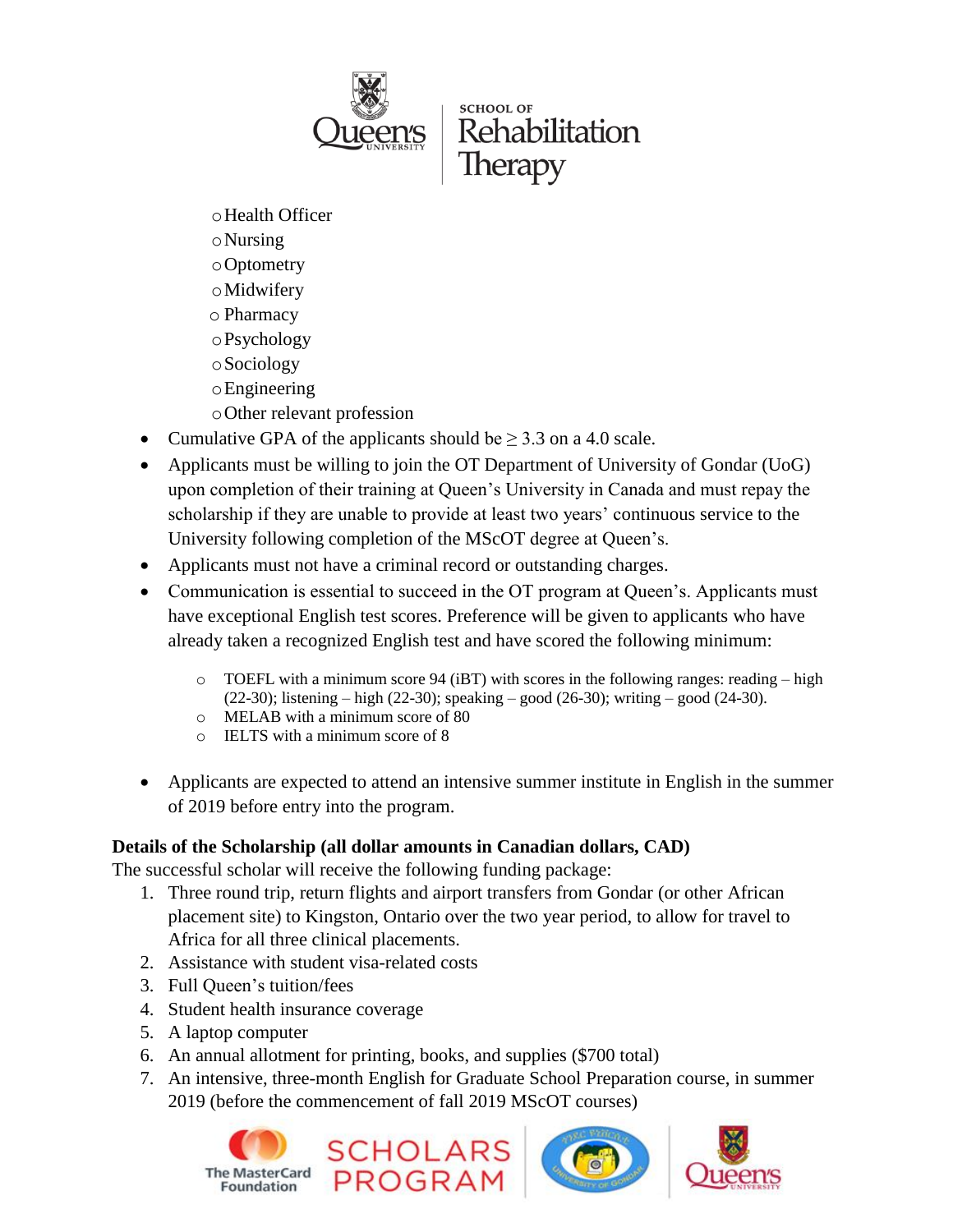

- 8. Modest, one-time installation allowance (\$600)
- 9. Modest, one-time winter clothing allowance (\$600)
- 10. Modest living allowance (\$2000 x month in Kingston; adjusted during placement for cost of living in placement location)

### **Duties and Responsibilities of Scholars**

Occupational Therapy (OT) student learning will be structured to develop capacity for leadership, disability inclusion, and high quality instruction at the University of Gondar. In addition to general OT coursework and requirements, UoG OT-scholars are expected to be active, contributing members of a vibrant Ethiopia-focused cohort, which will involve weekly meetings, enrichment activities, and other duties as appropriate. UoG faculty who take on training in OT at Queen's must be committed to be engaged in the development of the OT profession in Ethiopia – through curriculum development, teaching, and clinical practice.

### **Application Process**

The rigorous application process will follow three stages.

### **STAGE 1: UoG NOMINATION AND PRE-SCREEN (Deadline for applicants to submit application to OT Coordinator at UoG: July 31, 2018; Deadline for UoG to submit nomination to Queen's: August 13, 2018)**

**Individual applicants must submit their full application to the MCF OT Coordinator, by July 31, 2018**. Applications will then be reviewed by a selection committee at the UoG and will undergo a pre-screen for completeness and alignment with eligibility requirements as well as a full review and ranking of each candidate. By August 13, 2018, the UoG selection committee will forward its student ranking, as well as the following documents for each of its nominated applicants to Ms. Anushka Joseph MCF Ethiopia Canadian Co-Manager via email.

- 1. A PDF copy of an official transcript from each university previously attended. If the degree is not complete at the time of application an official interim transcript should be provided with the final transcript forwarded as soon as it is available. Transcripts must demonstrate upper second-class standing (B+, 3.3/4.0) in a Bachelor's degree relevant to rehabilitation, health, nursing, public health sciences, international development, or community development.
- 2. A letter of intent, no longer than 3 single-spaced pages, describing the applicant's
- 3. Personal and professional background, previous and current involvement in disability and

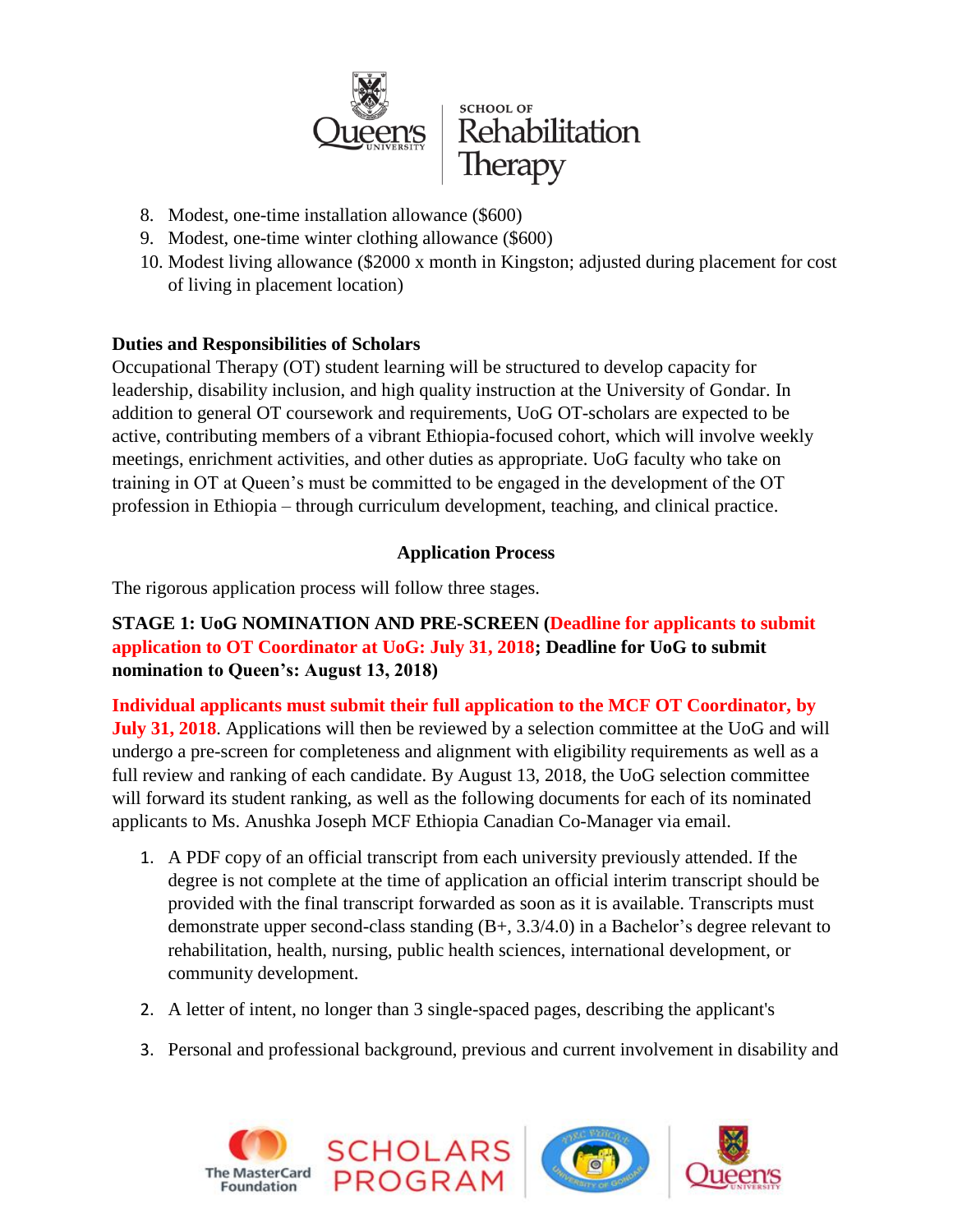

- 4. CBR, motivations for joining the OT program, and post-OT training plans.
- 5. A professional C.V., with a list of community engagement and volunteer activities, clinical experience in a health setting, experience with disability, as well as all previous academic awards and publications, including abstracts and full papers.
- 6. Official copy of English test score for one of the accepted tests listed above. Please ensure **TRF** number is recorded and visible.

#### **STAGE 2: QUEEN'S UNIVERSITY PAPER APPLICATION (Deadline: November 15, 2018)**

Candidates who are nominated by UoG and who demonstrate fulfillment of fellowship application requirements will be provided with a hard copy application form and invited to submit an application to the program at Queen's University. This application will require:

- 1. Two Confidential Assessment forms are considered in your assessment. One Confidential Assessment Form must be completed by someone who holds an academic position in a postsecondary university or college and is qualified to judge your academic ability. Positions such as teaching assistant, laboratory coordinator or athletic trainer do not qualify as academic referees. The second Confidential Assessment Form may be either academic or professional and should be completed by someone who can judge you on your work performance, interpersonal skills and suitability for studies in occupational therapy. Neither of the Confidential Assessment forms may be submitted by relatives or friends.
- 2. Two (2) official transcripts from each university previously attended. If the degree is not complete at the time of application an official interim transcript should be provided with the final transcript forwarded as soon as it is available. Transcripts must demonstrate upper second-class standing  $(B+, 3.3/4.0)$  in a Bachelor's degree relevant to rehabilitation, health, occupational therapy, physical therapy, nursing, public health sciences, education, international development, or community development.
- 3. CV
- 4. Statement of Intent
- 5. Proof of acceptable competency in English

#### **STAGE 3: FINAL SELECTION**

In the final stage, the Occupational Therapy Admissions Committee from Queen's will review the applicants' full application packages and make a final recommendation for acceptance into the program. If the committee suggests a follow-up interview with applicants to assist in the selection decisions, this interview will take place in February 2019, with finalists and UoG notified of decisions shortly thereafter. After this selection process, UoG will process the final approval and two-year leave permission for each successful candidate.







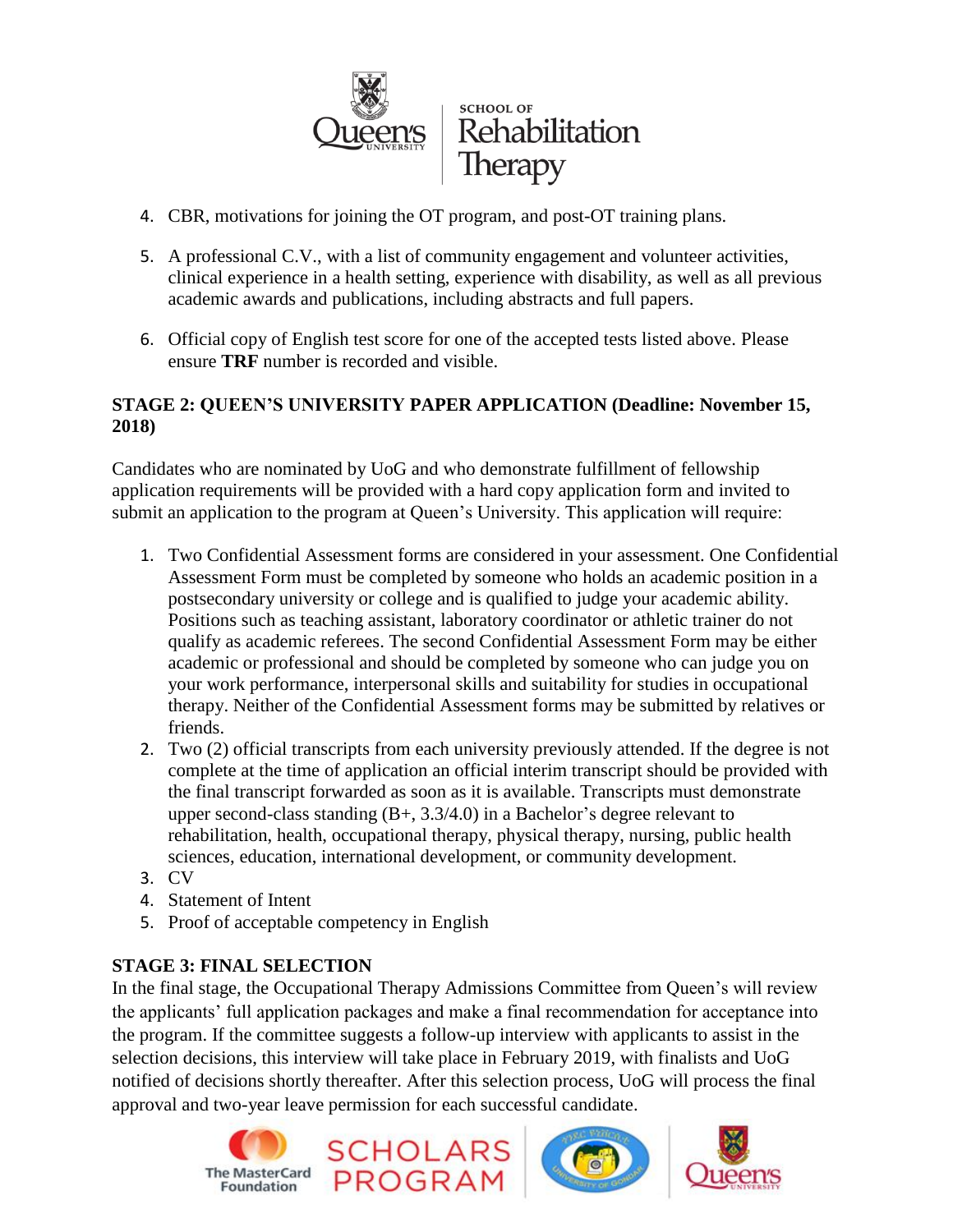

After UoG release, Queen's University will work with successful candidates to procure a student visa. Scholars are required to relocate to Kingston, Ontario, Canada by early May 2019, to begin English training and program orientation.

Note to applicants

- 1. Women and individuals with disabilities are particularly encouraged to apply.
- 2. Successful Scholars must obtain approval and leave from UoG for the two-year MScOT program, and Scholars will be required to sign a contract, committing to leave Canada and return to UoG to provide a minimum of 2 years of service upon completion of the OT program
- 3. Scholars cannot complete clinical placements in Canada. All placements will be organized in African contexts, and scholars will not be licensed to practice as occupational therapists in Canada.

## **Further Information**

This scholarship opportunity is made possible by a grant from the Mastercard Foundation that is implemented in partnership between the University of Gondar and Queen's University. At Queen's University, this grant is administered by the School of Rehabilitation Therapy's International Centre for the Advancement of Community Based Rehabilitation (ICACBR).

The School of Rehabilitation Therapy is committed to leading and inspiring positive changes that transform lives through rehabilitation research, education and practice. As part of this commitment, our core mission is to educate occupational therapists, physiotherapists and rehabilitation scientists who contribute to health and well-being globally through collaboration, creativity, and the discovery of new knowledge. We are recognized nationally and internationally for our excellent faculty, high-quality professional and research programs, and the ways in which our scholarship contributes to the lives of people affected by or at risk of disability. For further details about the MSc in Occupational Therapy Program, visit: [http://rehab.queensu.ca/programs/msc\\_ot](http://rehab.queensu.ca/programs/msc_ot)

Established at Queen's University in 1991, the ICACBR is an organization committed to mainstreaming disability and advancing the concept of community based rehabilitation (CBR) practice in partnership with women and men with disabilities and their communities around the world. All of ICACBR's activities are directed towards achieving international excellence in CBR education, policy, service delivery and research. Over its 20+ years' history, the ICACBR has conducted a wide range of CBR and international development projects in many nations

around the world. For further details about the ICACBR, visit: